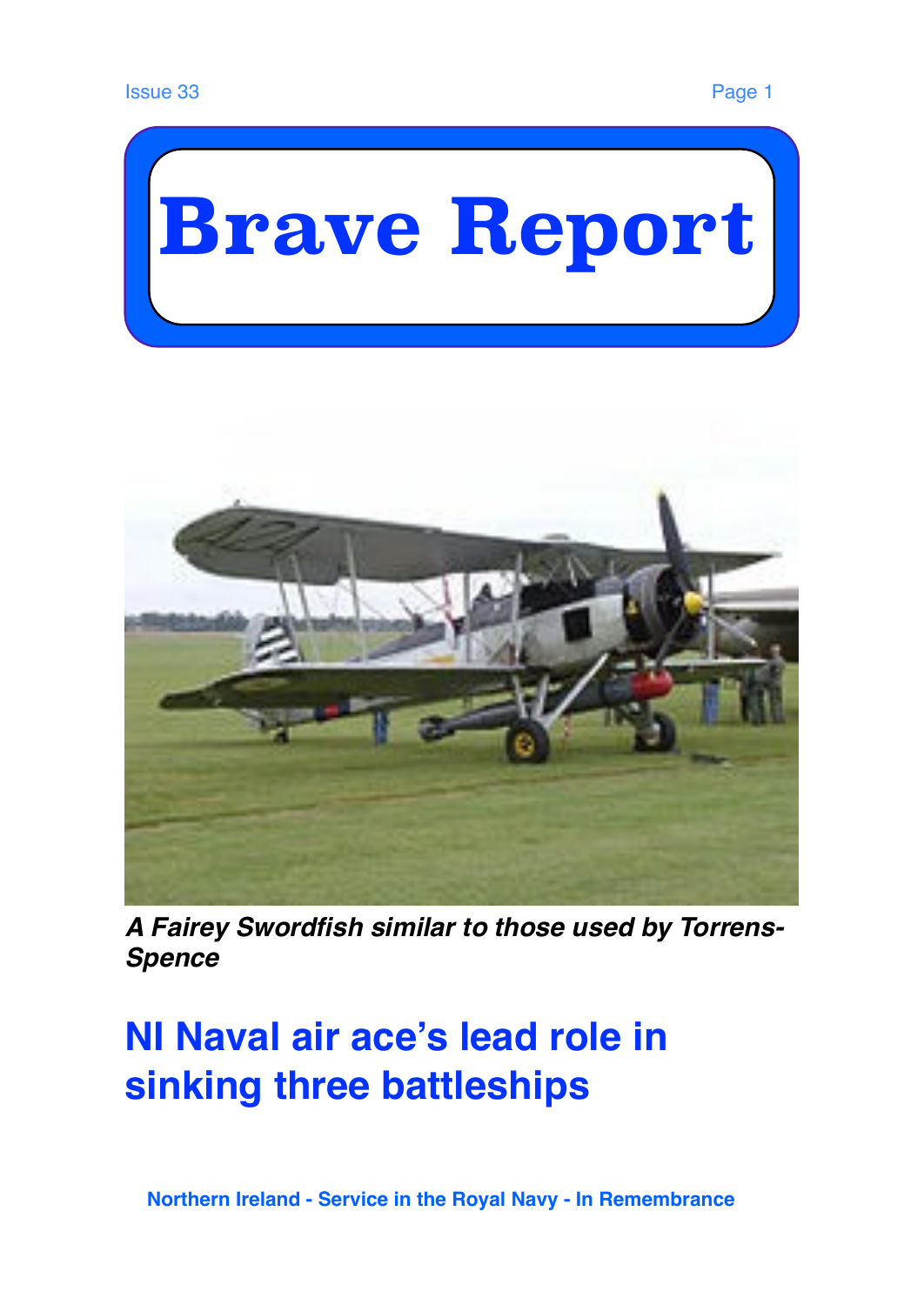On the night of 11/11/1940, Michael Torrens-Spence DSO DSC DFC (Gr), piloted one of the 21 Swordfish "Stringbag" aircraft from the carrier Illustrious which flew off in two waves to mount one of the most daring naval air raids ever attempted.

Two squadrons of Fleet Air Arm (FAA) torpedobombers from the aircraft-carrier HMS Illustrious – Nos 815 and 819 – and two from HMS Eagle – Nos 813 and 824 – attacked the Italian fleet as it lay at anchor in Taranto harbour. A total of 21 Fairey Swordfish aircraft took part in the operation, codenamed Judgement. All the planes flew from Illustrious since Eagle had been damaged in action off Calabria.

The Swordfish flew off in two waves and achieved complete surprise. Three battleships, Conte di Cavour, Caio Duilio and Italia (previously Littorio) were sunk at their moorings. This reduced the battleship strength of the Regia Marina (the Italian Royal Navy) by half. Conte di Cavour was never to see action again although both Caio Duilio and Italia were raised and repaired. The survivors were transferred to less exposed bases which also reduced their effectiveness. A heavy cruiser, Trento, and some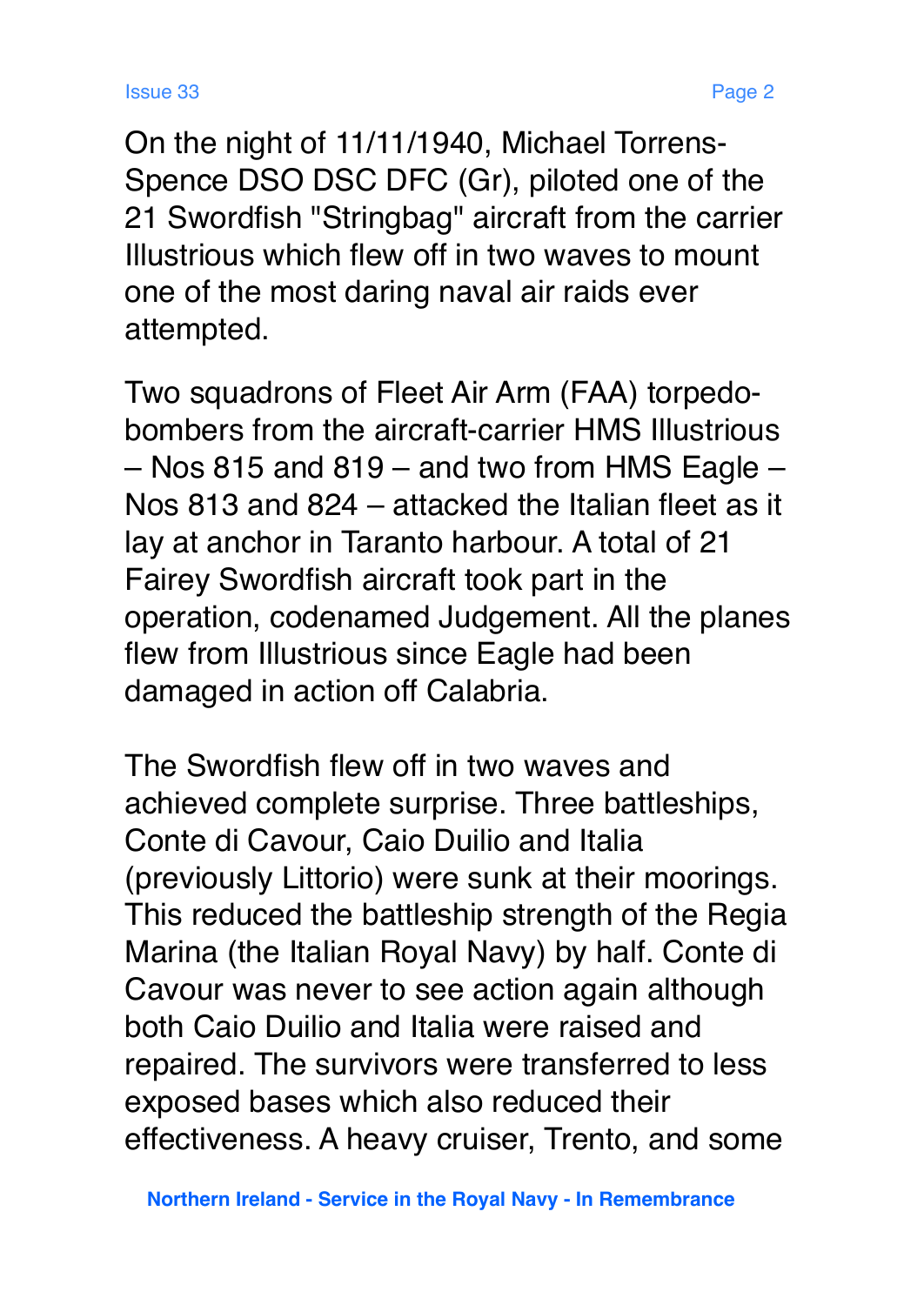

*Captain Michael Torrens-Spence* 

destroyers were also damaged as was the oil storage depot. Only two FAA aircraft were lost on the mission.

 **Northern Ireland - Service in the Royal Navy - In Remembrance**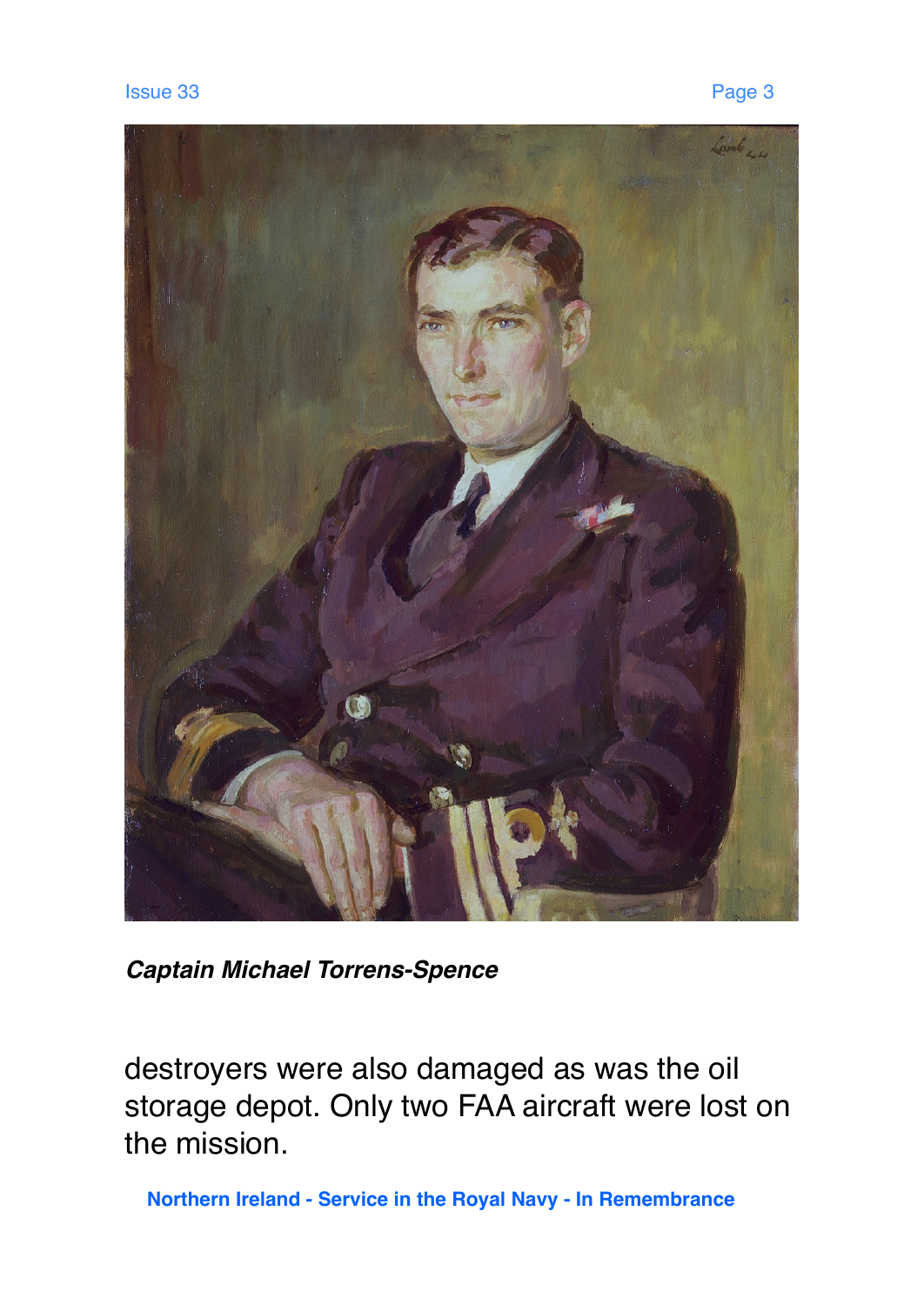## **Enemy captain - he is mad or he is the bravest man in the world**

Lieutenant Michael Torrens-Spence received the Distinguished Service Cross (DSC) for his part in the raid that night. As part of the second wave, Torrens-Spence made his attack when the defences were fully alert. He flew so low through the harbour entrance that his wheels touched the water at one point. His torpedo was one of three to hit Italia.

Michael Torrens-Spence also received the DSO, second only to the Victoria Cross as a gallantry award, for his courage and leadership during the Battle of Cape Matapan on 28/03/1941. In that battle the British Mediterranean Fleet, under Admiral Sir Andrew Cunningham, defeated the Italian fleet under Admiral Angelo Iachino.

Aircraft of both the RAF and FAA played a major role in the battle, carrying out nine air strikes. One of those strikes, by aircraft from the aircraftcarrier HMS Formidable, saw the Italian battleship Vittorio Veneto damaged by a torpedo. This slowed the ship sufficiently to reduce the threat it posed to Cunningham's command. Torrens-Spence torpedoed the cruiser Pola from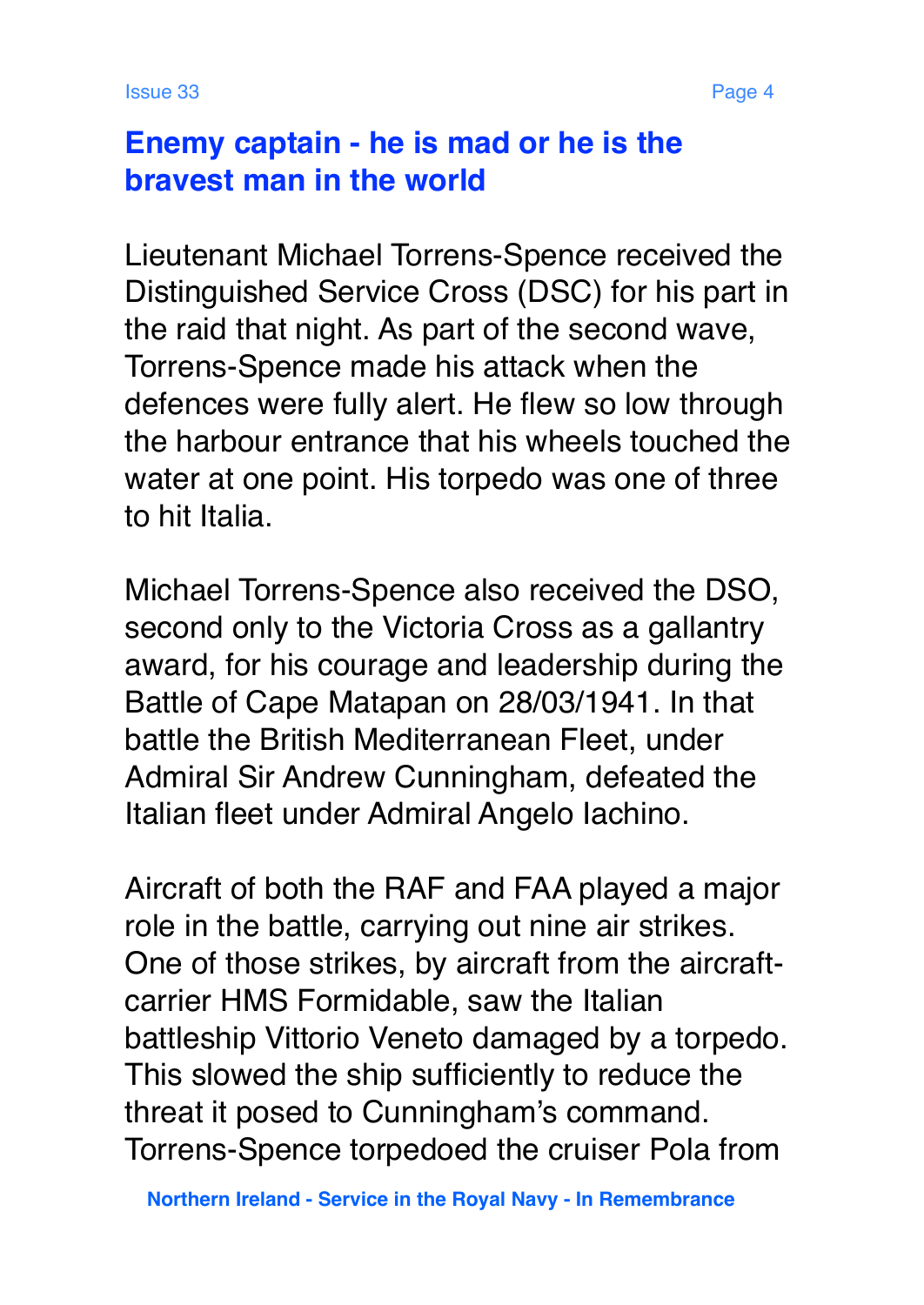short range. The ship later sank and when rescued by the destroyer HMS Jervis, its captain commented that Torrens-Spence was 'mad or he is the bravest man in the world'.

Michael Torrens-Spence was also awarded the Hellenic Distinguished Flying Cross by the Greek government for his services to that country. This included his involvement at Cape Matapan, the battle having been fought to protect supply lines to Greece.

In his book "War in a Stringbag", Charles Lamb observed that because of his "innate nervousness", Torrens-Spence "always forced himself to press home his attacks to a suicidal degree, and the Italian's assessment was no exaggeration".

The following month, as CO of 815 Squadron, Torrens-Spence found himself in charge of a small force of "Stringbags" operating from an airfield at Paramythia in Albania, attacking Italian shipping to the north. On one occasion he torpedoed and blew up an ammunition ship; on another he attacked and sank what he believed to be a transport but which turned out to be a hospital ship which the Italians had failed to mark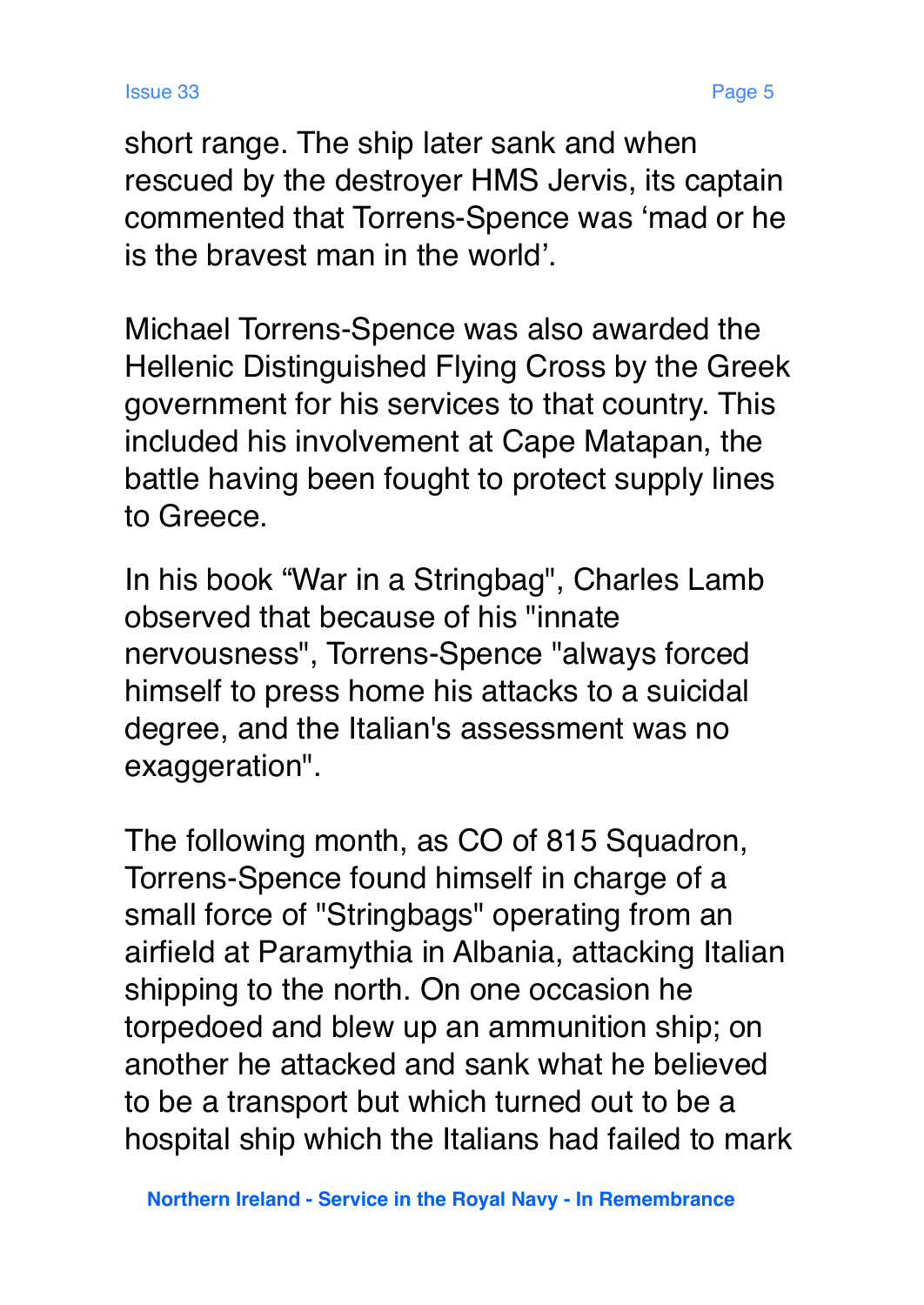and illuminate. No blame was ever attached to Torrens-Spence, but he was forever saddened by the incident.

One evening the men of 815 were amazed to see what appeared to be a Junkers 88 land on their airfield. Seizing revolvers, they raced to the airstrip and leapt on the aircraft as it taxied to a halt. Torrens-Spence arrived first and, wrenching open the door, ordered the occupants out. One of the three passengers, speaking perfect English, introduced himself: "I'm King Peter of Yugoslavia and that gentleman is my Prime Minister." "And I'm Father Christmas," Torrens-Spence retorted. "Get out!"

But his prisoner indeed turned out to be the young monarch escaping from the invading Germans. Shortly afterwards the Germans found the airfield and attacked it. It was then evacuated.

When writing about 815 Squadron, Charles Lamb observed that "In my opinion 815 was the best squadron of them all, and Tiffy was its finest leader."

Frederick Michael Alexander Torrens-Spence was born on 10/03/1914 at Whiteabbey, Co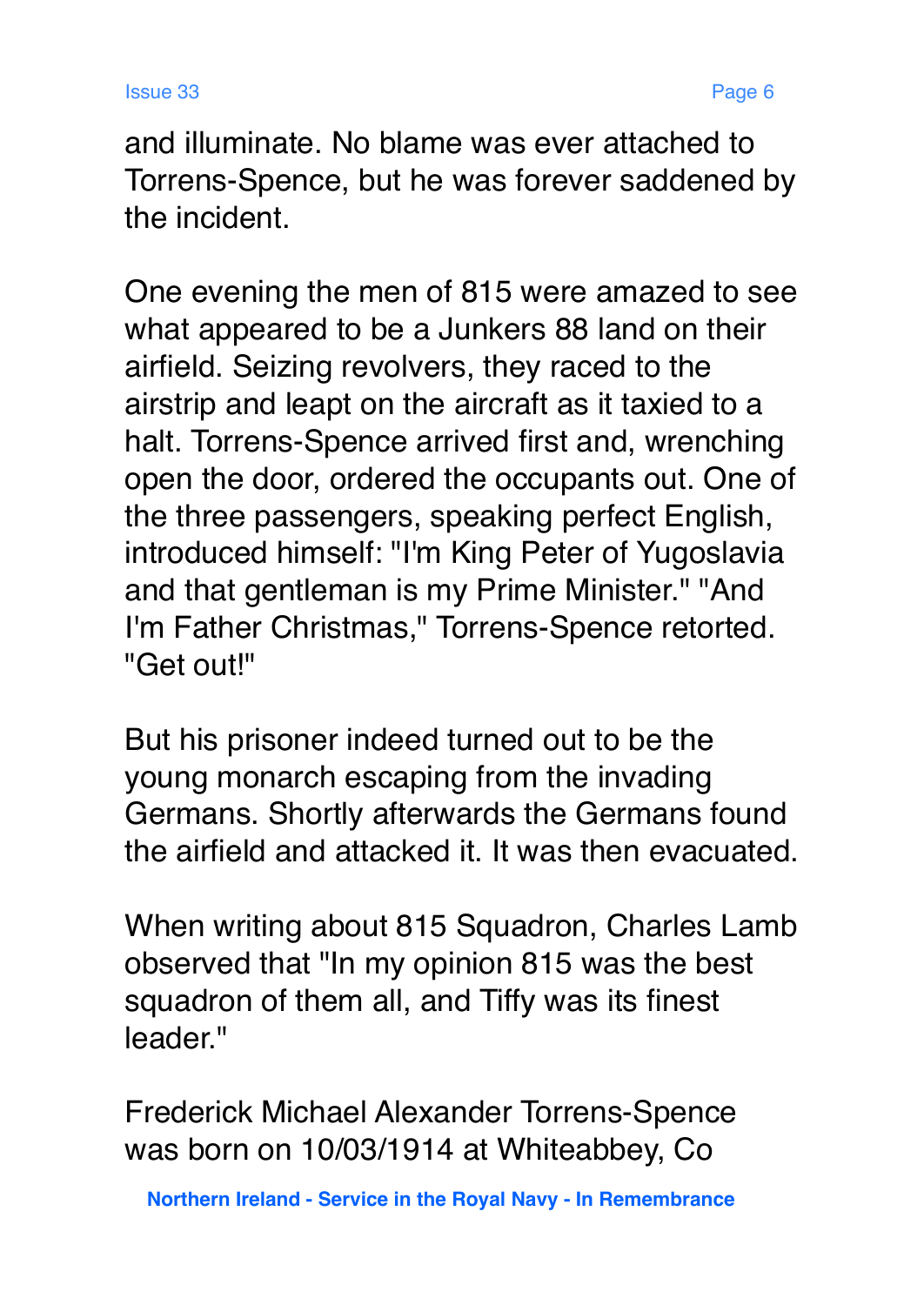Wilchelsea.

Antrim. His father was a professional soldier who spent most of the First World War as a PoW. At the age of 13, after attending Mourne Grange School in Kilkeel, young Michael entered Dartmouth Royal Naval College. He began his career on the battleship Valiant and was present at the Invergordon mutiny, later moving to the battleship Warspite, the cruiser Hawkins in the Indian Ocean and the destroyers Elgin and

After further training, he volunteered for flying duties with the Fleet Air Arm, then under the command of the RAF. After flying training at Leuchars on First World War Avro 504s, he was commissioned as a pilot in both the RAF and the Navy. His first postings were on the carriers Furious and, in 1937, Glorious.

When war broke out, Torrens-Spence was playing cricket in Alexandria. Glorious was immediately sent through the Suez Canal to hunt German surface raiders but none was found. He was then sent home from Aden to join the new carrier Illustrious.

Illustrious entered the Mediterranean in September 1940 and was mainly employed on

 **Northern Ireland - Service in the Royal Navy - In Remembrance**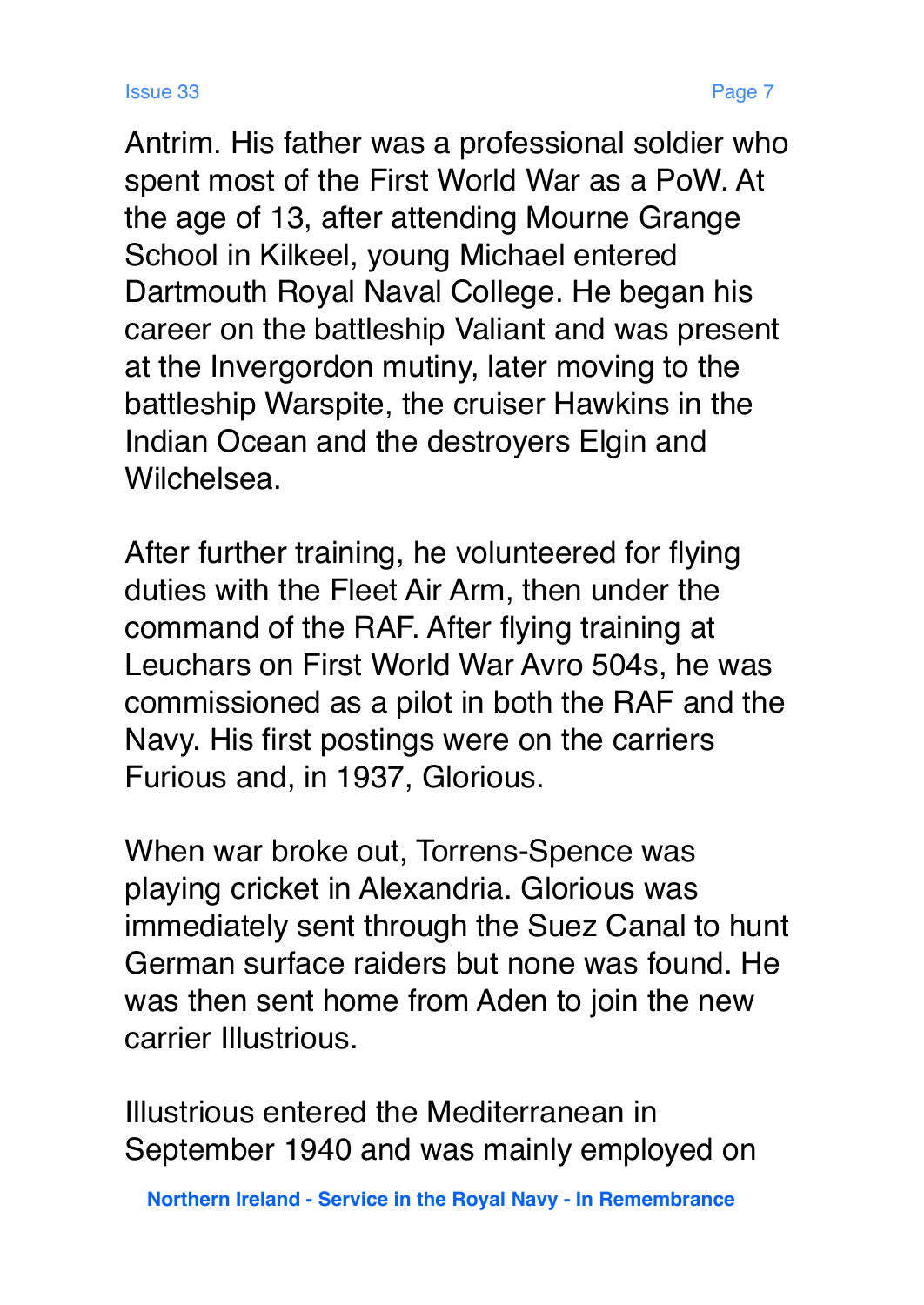convoy escorts until the Taranto raid in November. When she was hit by German divebombers in early January 1941, Torrens-Spence was one of only three survivors from the wardroom where he had been having lunch.

After his command of No. 815 Squadron, in 1942 he was posted as a test pilot at Boscombe Down and did not return to operational flying until 1945 when he was appointed to the aircraft-carrier HMS Illustrious to command its aircraft. The ship was due to join the British Pacific Fleet but the dropping of the atomic bomb and the end of the war meant she never had to be deployed.

He then went to the Empire Test Pilots' School as CO, a job he did reluctantly as he wanted to get away from flying for a while to get in some sea time. He then served successively in the cruiser Theseus, as Assistant to the 2nd Sea Lord, and as CO of RNAS Eglinton in his native Northern Ireland.

In 1952 he was promoted Captain and sent back to the Admiralty to look after future aircraft requirements. He wrote the staff requirement for the highly successful Buccaneer strike aircraft and steered it through the Admiralty Board.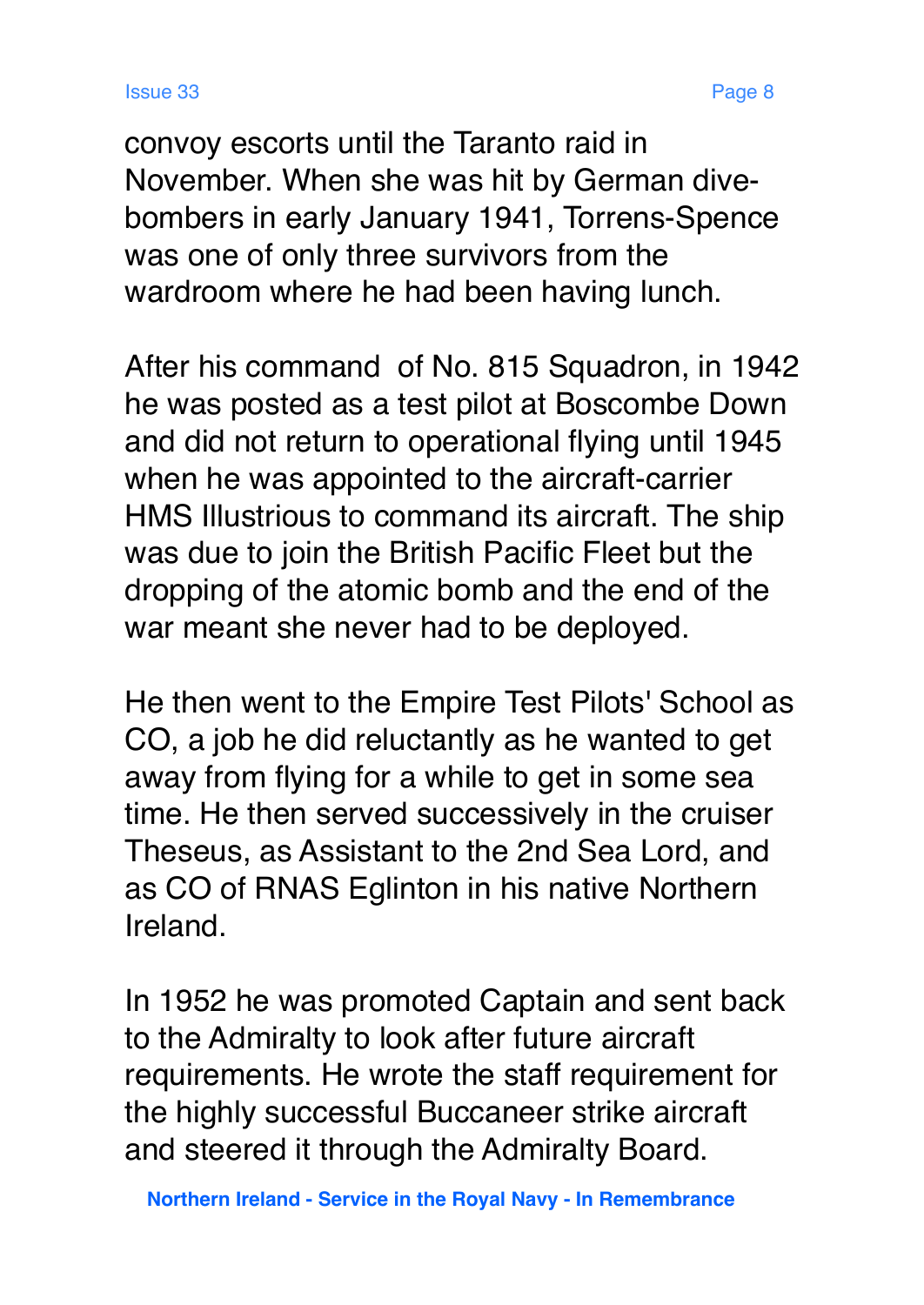In 1955 he assumed command of Delight, a Daring class destroyer deploying in home and Mediterranean waters. Afterwards he commanded RNAS Lossiemouth, a training establishment, before taking command in 1959 of the carrier Albion where he spent the next two years, most of it in the Far East.

At 47, Torrens-Spence narrowly missed promotion to Rear Admiral, though he was nominated reserve, and left the Navy. Shortly afterwards, he was invited to become the Commandant of the Ulster Special Constabulary in County Armagh, the so-called "B" Specials.

When the Specials were disbanded in 1970 and replaced by the Ulster Defence Regiment, Torrens-Spence was asked to take command of the County Armagh Battalion (2 UDR), as a lieutenant colonel, to get it up and running. This was not easy as many people had been disheartened by the disbandment of the Specials, but he succeeded in getting enough men and women to volunteer. He retired in 1972.

After the murder by the IRA of the Lord Lieutenant for Co Armagh, Sir Norman Stronge, in January 1981, Torrens-Spence was invited to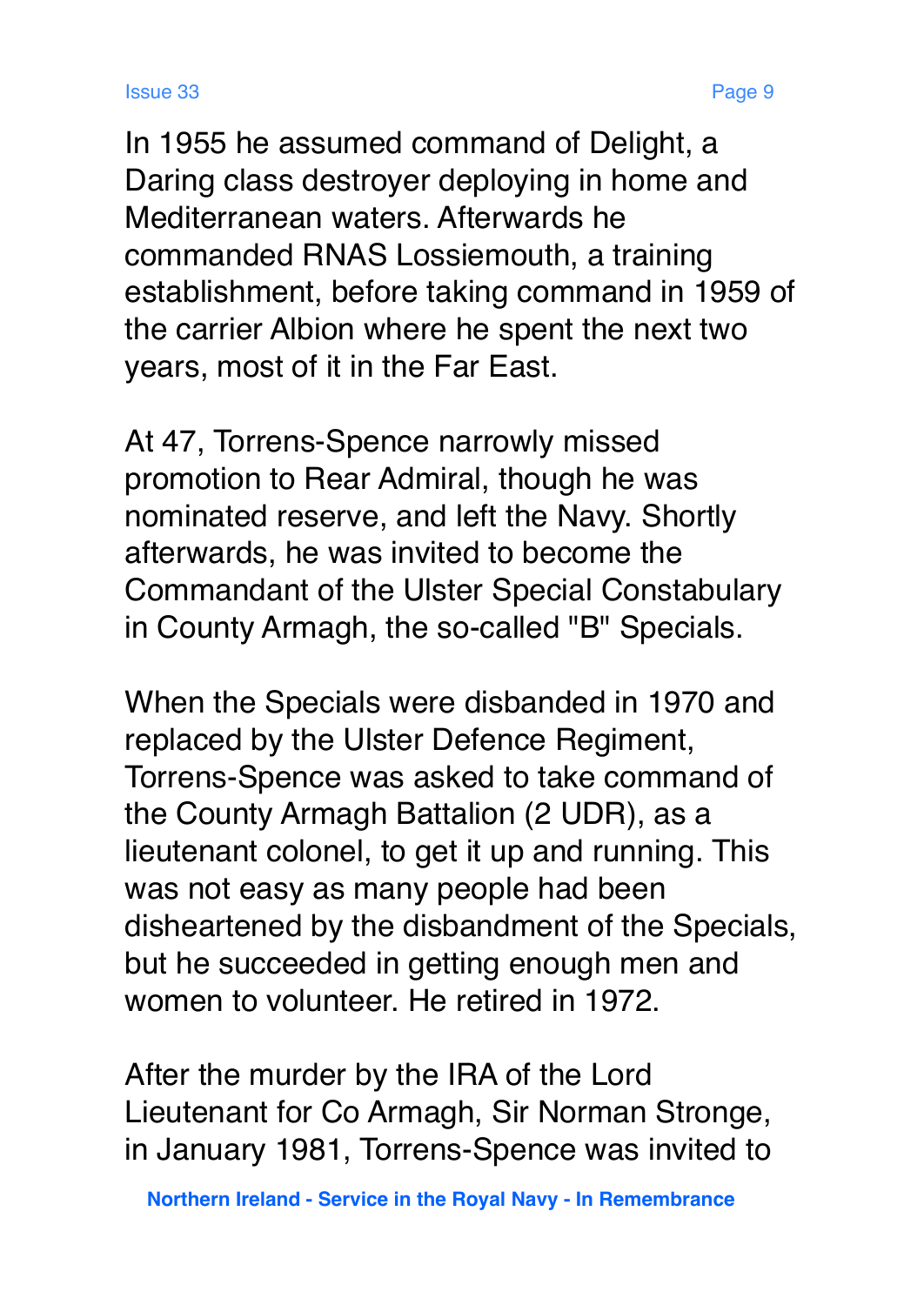become Lord Lieutenant in his place, which he did, albeit with some reluctance, and held the post for seven years.

Torrens-Spence was modest about his achievements. Though he was a passionate unionist, he was never bigoted or closed to new ideas. He was nevertheless saddened by what he saw as continual government appeasement of terrorism.

# **The Fleet Air Arm's development**

On 01/04/1924, the Fleet Air Arm of the Royal Air Force was formed, encompassing those RAF units that normally embarked on aircraft carriers and fighting ships.1924 was a significant year for British naval aviation as only weeks before the founding of the Fleet Air Arm, the Royal Navy had commissioned HMS Hermes, the world's first ship to be designed and built as an aircraft carrier. Over the following months RAF Fleet Air Arm Fairey IIID reconnaissance biplanes operated off Hermes, conducting flying trials.

On 24/05/1939 the Fleet Air Arm was returned to Admiralty control under the "Inskip Award" (named after the Minister for Co-

 **Northern Ireland - Service in the Royal Navy - In Remembrance**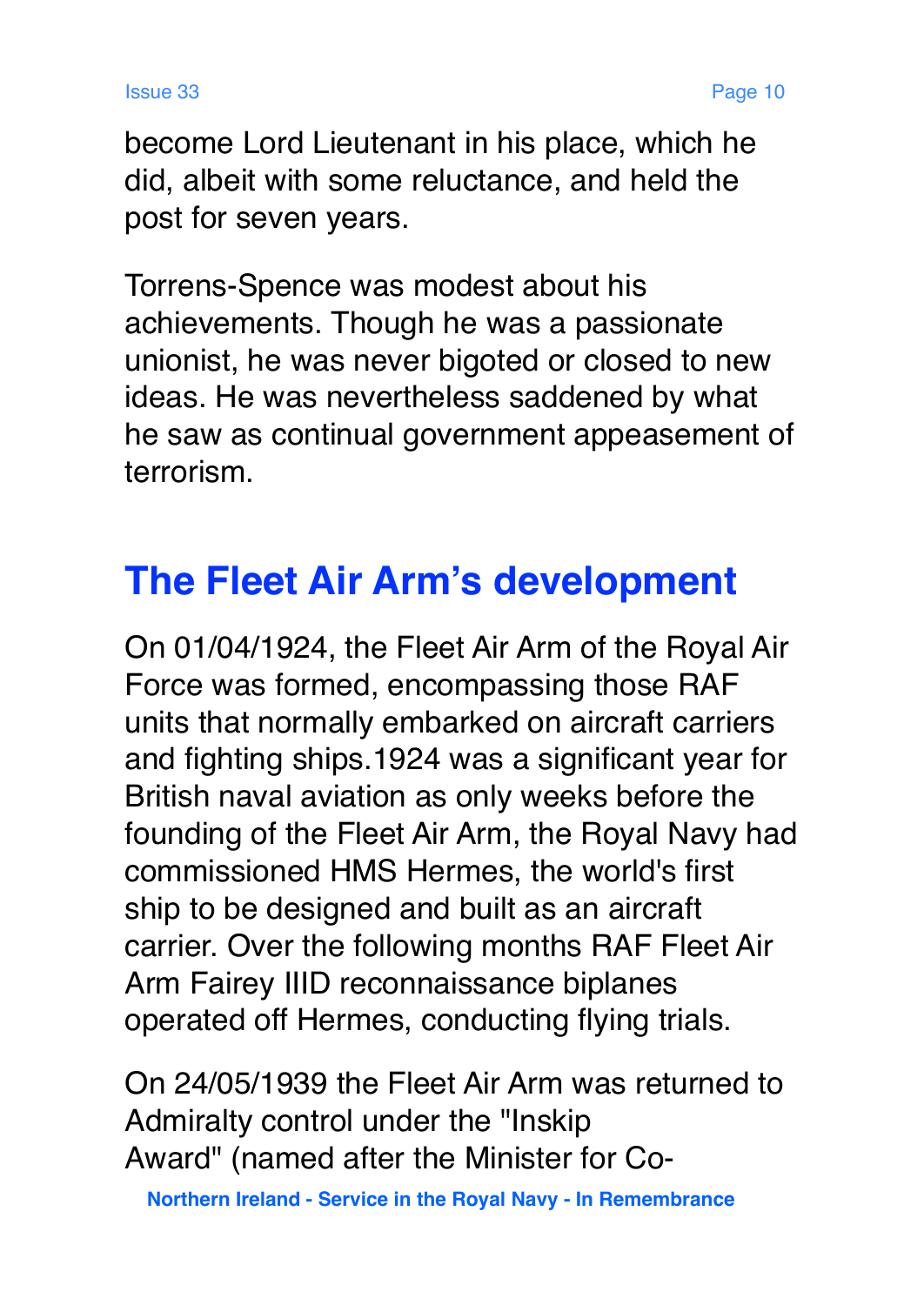ordination of Defence who was overseeing Britain's re-armament programme) and renamed the Air Branch of the Royal Navy. At the onset of the Second World War, the Fleet Air Arm consisted of 20 squadrons with only 232 aircraft. By the end of the war the worldwide strength of the Fleet Air Arm was 59 aircraft carriers, 3,700 aircraft, 72,000 officers and men, and 56 Naval air stations.

During the war, the FAA operated fighters, torpedo bombers and reconnaissance aircraft.

Following the Dunkirk evacuation and the commencement of the Battle of Britain, the Royal Air Force soon found itself critically short of fighter pilots. In the summer of 1940, the RAF had little more than 800 fighter pilots and as the Battle progressed the RAF shortage worsened. There were simply not enough pilots, not enough ground crew, never enough sleep and too many enemy aircraft. With this desperate situation the RAF was forced to call upon the Admiralty for Fleet Air Arm assistance. As the Battle progressed, many of the unsung heroes of RAF Fighter Command were the Fleet Air Arm crews who served under Fighter Command, either loaned directly to RAF fighter squadrons or as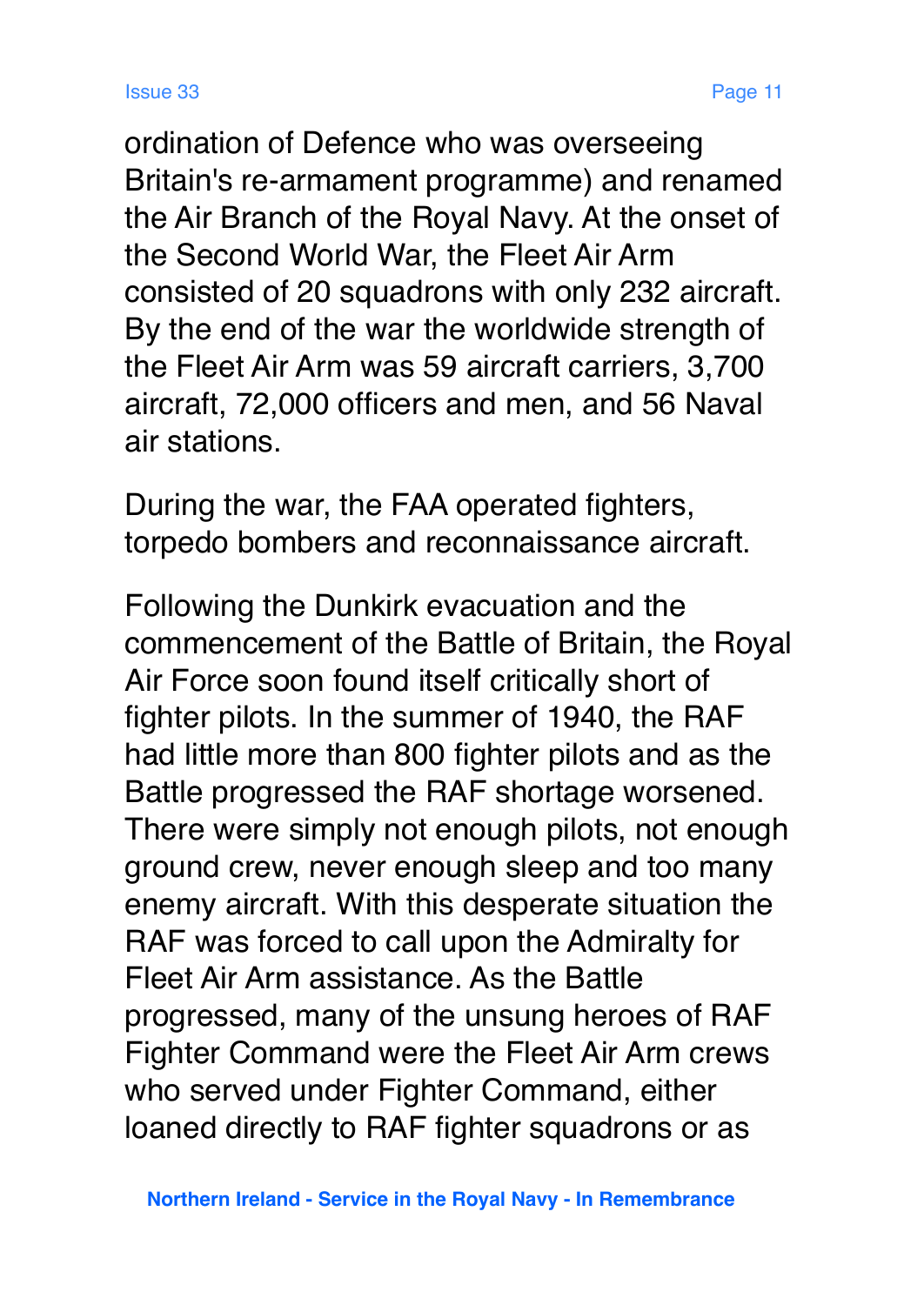with 804 and 808 naval units, entire squadrons were loaned to RAF Fighter Command, such as No 804 Squadron, which provided dockyard defence during the Battle of Britain with Sea Gladiators.

In the waters around the British Isles and out into the Atlantic Ocean, operations against enemy shipping and submarines in support of the RN were mounted by RAF Coastal Command with large patrol bombers and flying boats and landbased fighter-bombers. The aircraft carrier had replaced the battleship as the Fleet's capital ship and its aircraft were now strike weapons in their own right. The top scoring fighter ace with 17 victories was Commander Stanley Orr, the Royal Marine ace was Ronald Cuthbert Hay with 13 victories.

# **Naval aviation tradition alive in NI - Belfast Royal Marine pilot awarded USA meritorious service medal this autumn**

In the October 2015 issue of Navy News there is a two page tabloid colour spread on Royal Marine Lt.Col. Philip Kelly from Belfast, who the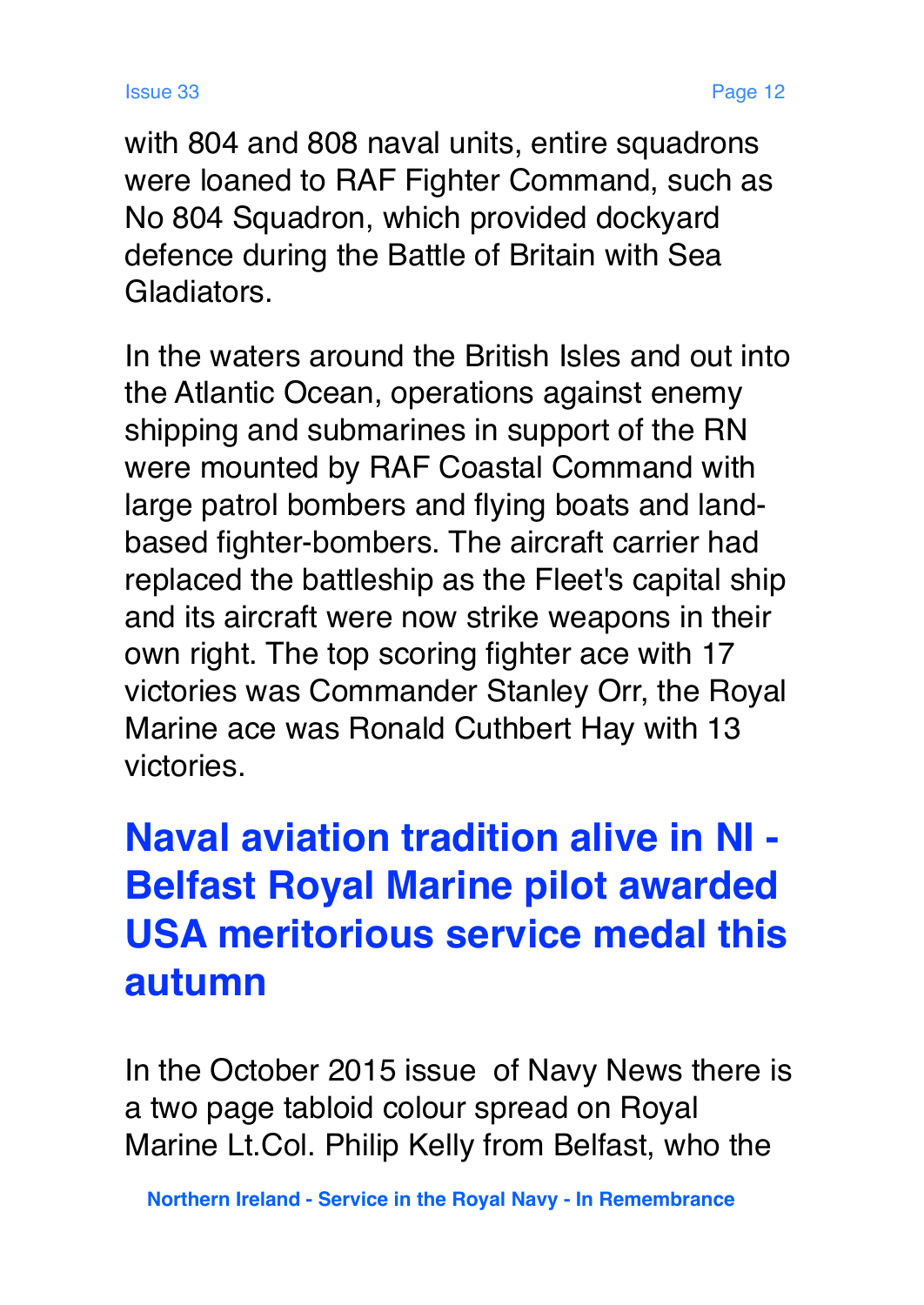previous month had received the USA meritorious service medal for his work with the U.S. Navy combat operations in Afghanistan and Iraq.

His citation praises his "unsurpassed, leadership ability, superb management skills and a complete understanding of tactical operations.

"His dedicated efforts resulted in the flawless execution of figures 4,900 sorties and 13,200 flight hours which concentrated on close air support for coalition ground forces engaged in Afghanistan and Iraq."

The award was made by Second Sea Lord Vice-Admiral Jonathan Woodcock at a ceremony in Portsmouth Naval base. The citation goes on to say how his leadership and tactical experience were instrumental in the US Carrier Eight Air Wing's success.

During the past few years the 44-year-old Ulsterman spent time on the USS Ronald Reagan, Harry S Truman and George HW Bush.

He is now the Strike Warfare Commander in the U.K.'s Carrier Strike Group which will be based in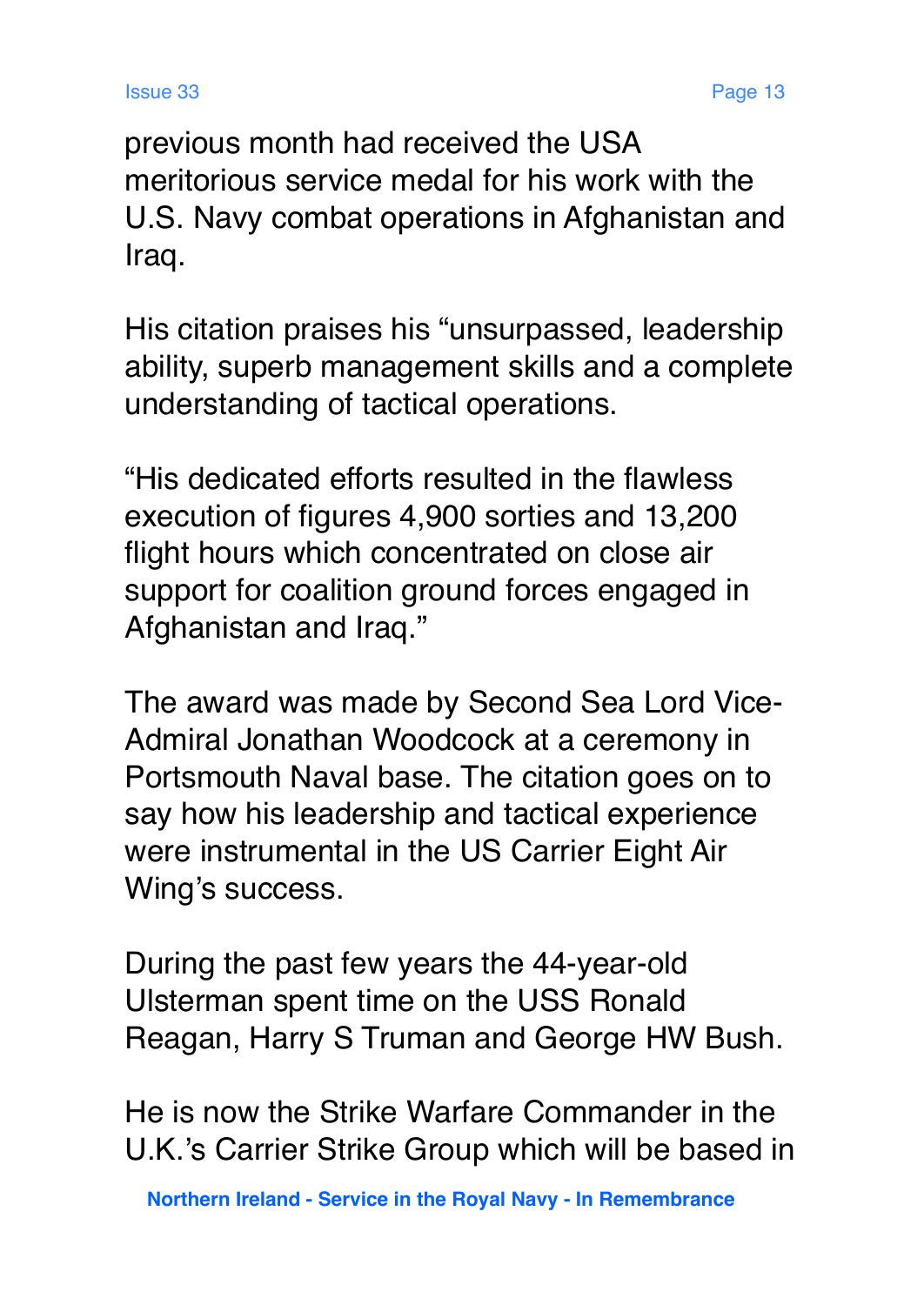HMS Queen Elizabeth – his seventh aircraft carrier - and the largest warship ever in the Royal Navy.

The former fighter pilot served on HMS Ark Royal, Invincible and illustrious. He has flown F/A 18 Hornets. He joined the Royal Marines 21 years of age and has reflected great credit upon himself and upheld the highest traditions of the Naval service. He is one of only two Royal Marine jet pilots.

Commenting on his current position, he said , "I always wanted to be a commando and pilot so I got the difficult one out of the way first. The discipline instilled as a commando allowed me to handle flying training and be effective in combat."

Philip is a son of the late Canon Wilbert Kelly, formerly Rector of St Aidan's Belfast. His mother lives in Lisburn where she is a member of the Cathedral Parish.

> **FEET AIR ARM - WORLD WAR II**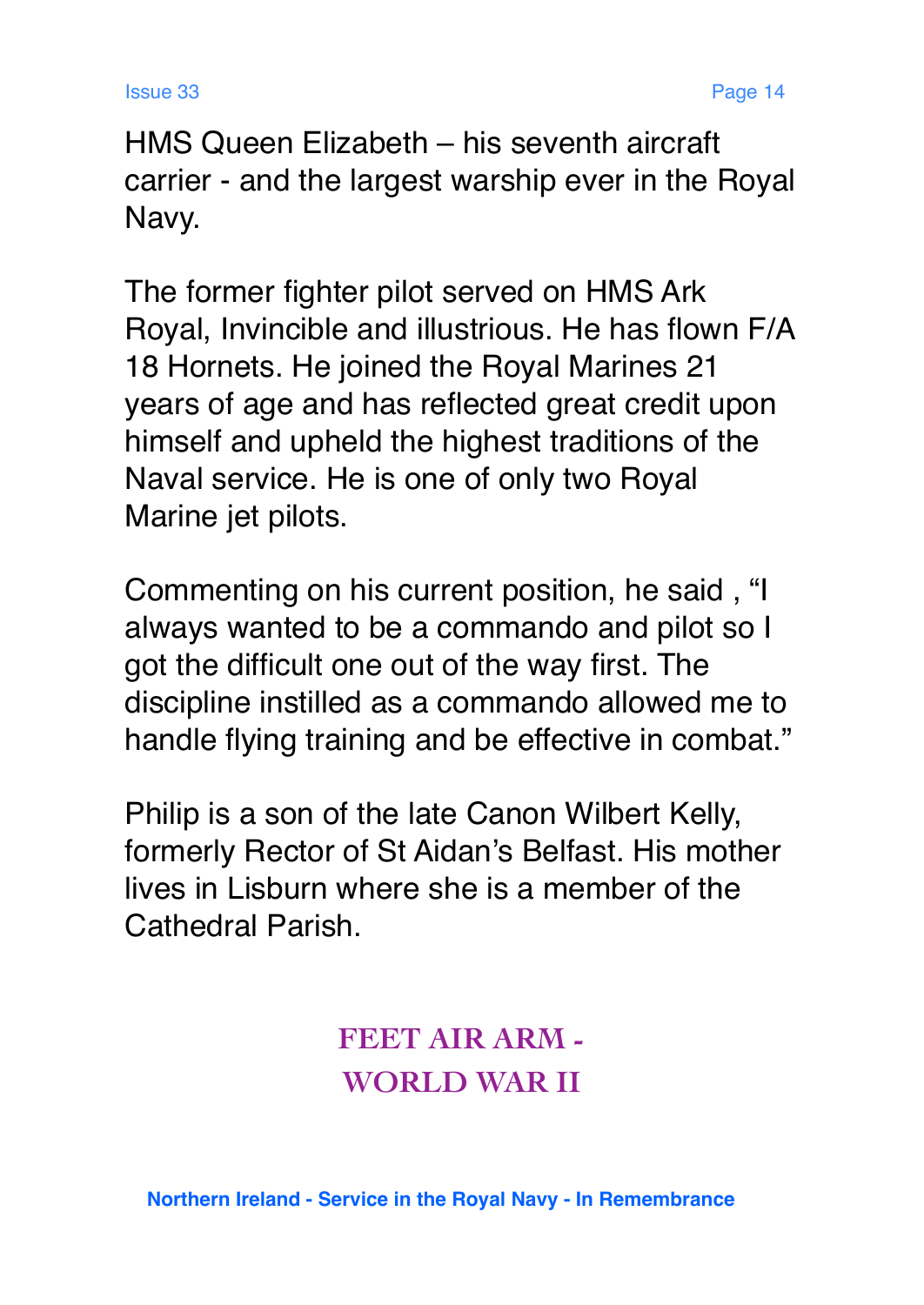### **ADDY, David Cyril Baines**

RN. FAA. B 22/02/1926. D 05/02/1991. Son of JV Addy, Knock Rd., Belfast. Campbell College 2900. RBAI.

### **ANDERSON, RB**

HMS Caroline. RNVR. Lieutenant - Commander. Appointed Assistant Defence Officer for West Solent and Isle of Wight, September 1939. July 1945 appointed First Lieutenant HMS Mayina, Ceylon. Later Officer i/c Fleet Air Arm at Trincomalee.

### **BABINGTON, Robert**

RNAS/ FAA. Sub Lieutenant. Pilot. 1939-45. During the course of the war he had at least two near death experiences. His first wartime posting was flying Fairy Fulmars from the Harland and Wolff-built carrier HMS Formidable. He arrived in Egypt just as his ship was about to take part in the evacuation of Crete. After the Crete evacuation he flew Swordfish torpedo bombers during the invasion of Syria and once spent three days in a dingy, without food or water, after being forced to ditch at sea. Robert was awarded a DSC. The citation reads: "The Distinguished Service Cross has been awarded to Sub Lieutenant Babington for his skill, bravery and sustained resolution in many air attacks against enemy submarines and Eboats in the Mediterranean."He had another brush with death when the carrier HMS Dasher was sunk on 27<sup>th</sup> March 1943 while sailing in the Clyde with the loss of 379 men. As the ship was sinking, he was forced to jump overboard and swim to safety. A massive explosion took the ship under a short time later. Dublin born. St Columba's College and Trinity College, Dublin. Called to the Northern Ireland Bar 1947. Queen's Counsel 1965. An Ulster Unionist member. He resigned from the '66 Committee of Unionist backbenchers in October 1970. Sat for North Down from the 1969 general election until the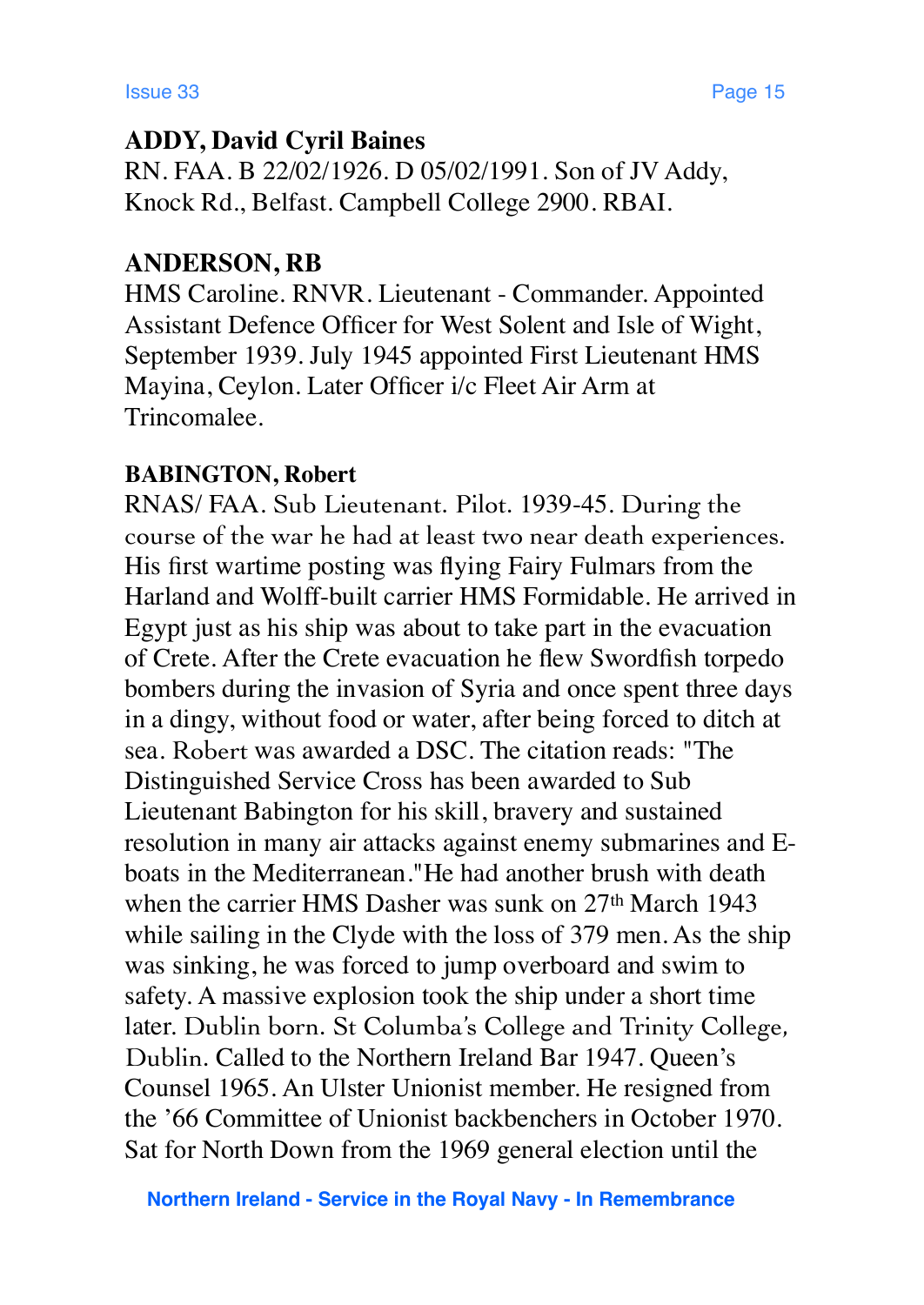prorogation of the Parliament in 1972. County Court Judge for Fermanagh and Tyrone from 1974.

### **+BAYNE, Alan Miller Cameron**

RN. Petty Officer Airman. FAA, 754 Squadron. Died 17/02/1943. Age 23. FAA 754 Squadron was based at HMS Condor, a Royal Naval Air Station, at Arbroath. Died in an air crash while in service. Son of William James Bayne, and Mrs. Selina Bayne, Tinwald, Canterbury, New Zealand, and formerly of Tamlaghtmore, Moneymore. Buried in Cookstown New Cemetery. First Cookstown PCI - RH. Cookstown WM.

### **+BOAL, William James**

RNVR. FAA. Prob T/ Sub-Lieut (A). DCM. 755 Squadron based at HMS Kestrel, Worthy Down, Winchester. Died 01/07/1941. Age 47. Whilst serving as a pilot instructor there was a collision with another plane. Served in the ranks of 9th Battalion, Royal Inniskilling Fusiliers as a signaller in World War 1. DCM 01/01/1919, St Quentin, France. Son of Robert and Jane Boal. Robert Boal, also army, served in Gibraltar, Egypt, Malta, South Africa, WW1. Husband to Margaret Boal, Tobermore. Family memorial St Columba's Church of Ireland graveyard, Draperstown.

### **BROWN, William**

RN. FAA. Commissioned 1940. He flew Walrus seaplanes from bases in N Africa and Scotland. Seconded to 836 Naval Air Squadron at Maydown on the Foyle estuary. Its remit was to monitor U-boat activity in the N atlantic. He and his squadron flew Fairey Swordfish biplanes from converted merchant vessels known as MAC Ships (Merchant aircraft carriers) that accompanied vessels across the Atlantic.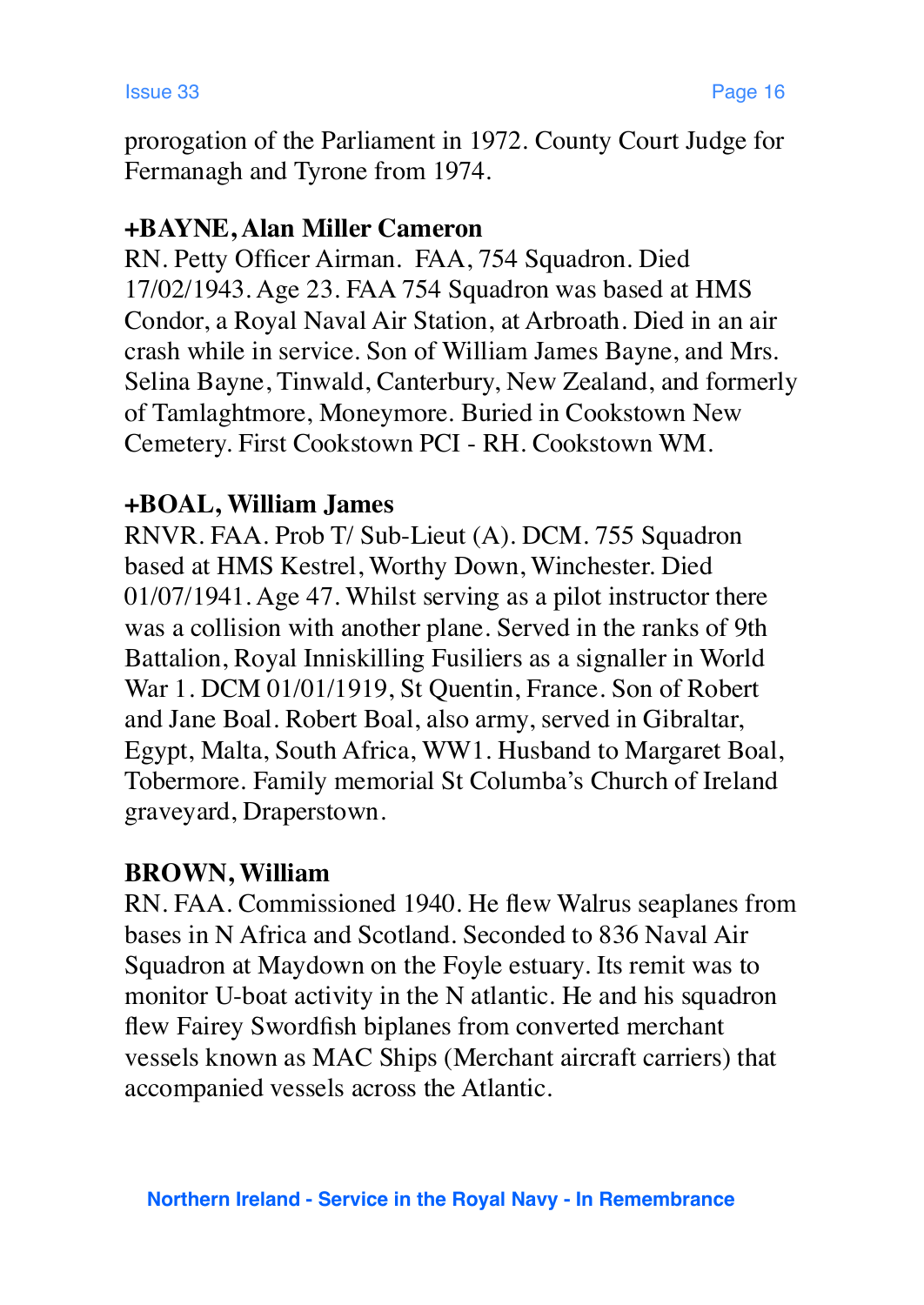Bill developed a passion for mathematics and post-war completed a PhD in mathematics at the University of Michigan and subsequently lectured in the USA sand Canada. He returned to Portaferry in 1958 and became involved in the family business.

His passion for sailing resulted in him designing a new 35ft racing yacht 'Ruffian'. He and his brother founded Westerley Yachts and over 200 fibreglass yachts were produced in there two factories in the 1970's and 80's.

Bill returned to teaching mathematics at Sullivan Upper and then the Open University.

He and his wife had a strong involvement with the RNLI Portaferry Station. Bill a served as Hon. Secretary to the Station for 12 years and was awarded the RNLI's Gold Badge in 2005. Born Portaferry 24/04/1921 - Died 08/03/2006. RBAI. University of Michigan

### **CAPPER, Adam Clarke**

FAA. 1939-45. B 14/09/1926. Son of T. H. Capper, 56 Malone Park, Belfast. Campbell College 2903. BA, OU. Civil servant Rtd. Killinchy.

### **DARLING, Gerald Ralph Auchinleck**

RNVR. FAA. Lieutenant-Commander. At the age of 18 he began an outstanding career in the RNVR, from 1940 to 1946, as a Fleet Air Arm pilot, later becoming Chief Test Pilot with the Mediterranean Fleet. A dangerous job and few of his colleagues survived the war. He himself crash-landed, suffering severe injuries including a smashed pelvis. The prognosis was that he would never walk again but following the Greek motto on his aircraft, meaning "Know Thyself", he characteristically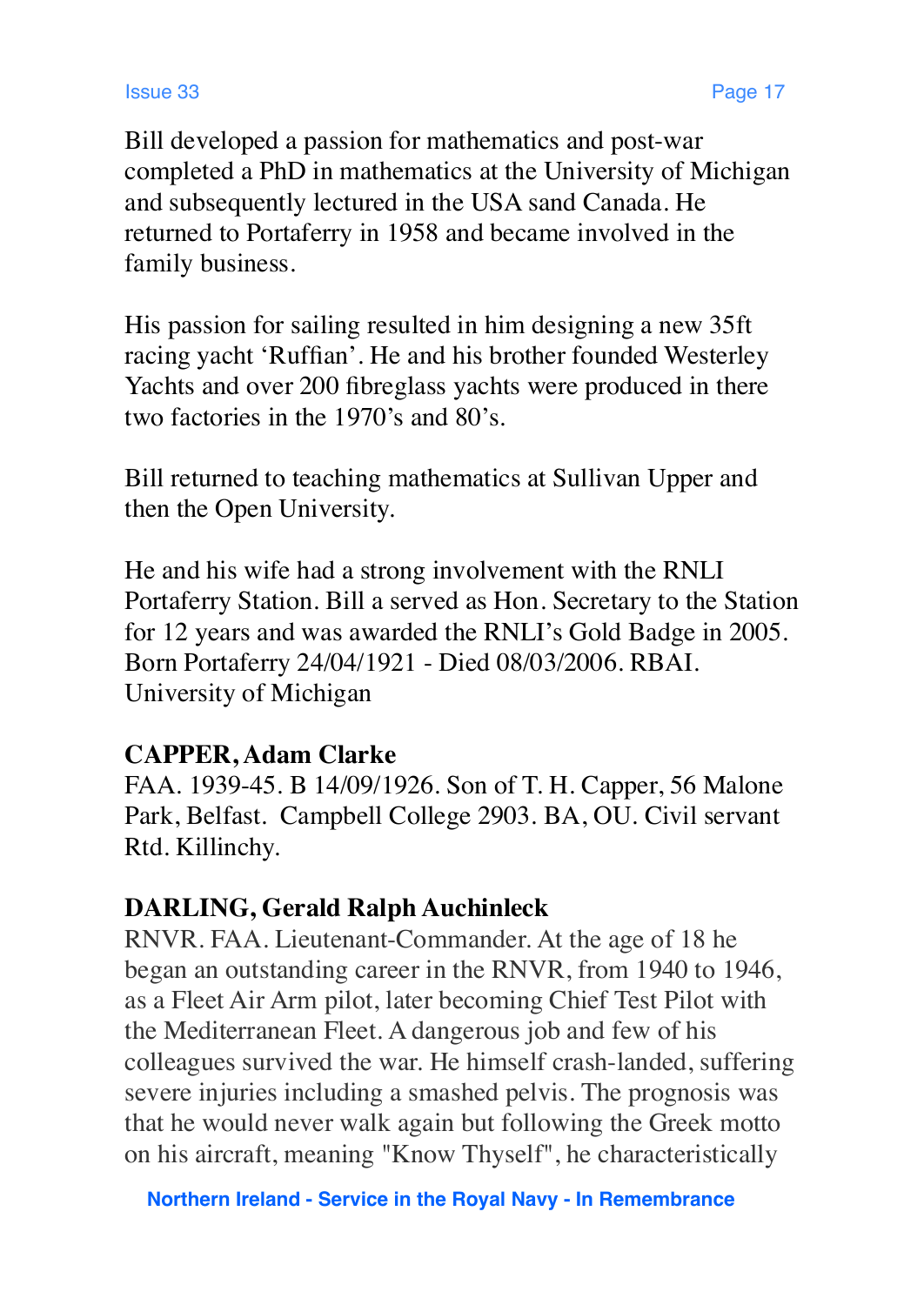defied all the odds, learning to ride again both horse and bicycle. He maintained his connection with the Navy through the RNVR, rising to the rank of Lieutenant-Commander.

Born 1921 in Erganagh Rectory where his grandfather Gerald was rector, he maintained his Northern Ireland connections throughout his life. Academically he was a high flyer. His first school was Omagh, then a scholarship to Harrow, and a classics scholarship to Hereford College, Oxford.

On the death of his father in 1958 he had inherited Crevenagh House, near Omagh, where, from his schooldays, he had spent many happy holidays with his extended family. He was proud of his descent from the Auchinleck family who had always lived there, and resolved to maintain it as a family home despite his ties to life in London. In his London office you would find a Donegal landscape and a map showing the wartime achievements of Ulster.

In 1990 he became Deputy Lieutenant of Co Tyrone and in 1993 High Sheriff. In his obsequies address Bishop Hannon of Clogher paid tribute to Gerald Darling's contribution to the work of Edenderry parish, where he had served as parish secretary. In the townlands of Omagh his roots went deep. Bishop Hannon related how, before a major court appearance, Darling would ease the tension by thinking of his favourite spots on the river, the snipe bogs and mountains of Tyrone. Strangely, after a lifetime of trout-fishing, he caught his first salmon only a year before his death. One of his family remembers the fishing picnics in childhood - "as unfortunately a mizzly day is good for fishing the picnics were often rather damp affairs".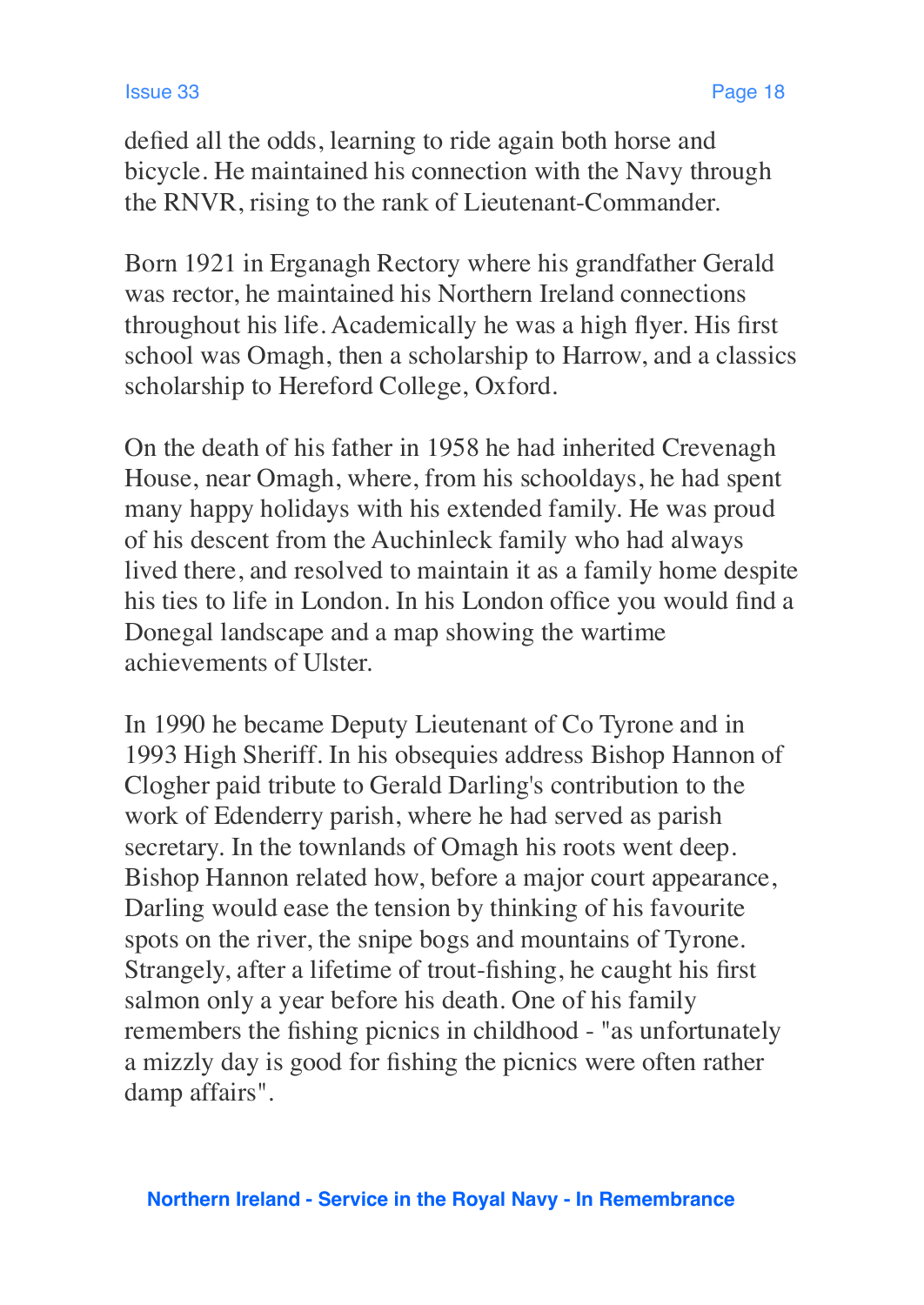But that was balanced by the warmth of bedtime stories in the family flat in the Middle Temple where it is said the family, willy-nilly, added to the appreciative audience for Darling's dramatic readings of Winnie the Pooh. He would, friends say, have been equally at home as a farmer, taking great pride in his forestry and Belted Galloway cattle and never more at home than working in ragged jeans with his chainsaw.

A permanent record of Gerald Darling and his distinction as a lawyer will be his contribution to that definitive work, Halsbury's Laws of England (Admiralty and Ship Collisions), the third edition of 1952. In 1992 he was made an Honorary Bencher of the Northern Ireland Bar.

Gerald Ralph Auchinleck Darling, barrister-at-law: born Erganagh, Co Tyrone 8 December 1921; called to the Bar, Middle Temple 1950, Bencher 1972, Treasurer 1991; Barrister, Northern Ireland 1957, Honorary Bencher 1992; RD 1967; QC 1967; member, Panel of Lloyd's Arbitrators in Salvage Cases 1967-78, Appeal Arbitrator 1978-91; member, Panel of Wreck Commissioners 1967-96; QC, Hong Kong 1968; Judge, Admiralty Court of the Cinque Ports 1979-96; trustee, Royal Naval Museum 1985-90; Lloyd's Silver Medal 1991; married 1954 Susan Hobbs (one son, one daughter); died Londonderry 13 September 1996.

### **ERSKINE, Colin Jack**

RN. Naval Airman. b. 29/05/1925. Son of J. Erskine, Greenisland. Campbell College 2681

### **ERVIN, Wilson**

RN. FAA. CBE. Petty Officer. Radar. Served 4 years. HMS Illustrious. Served in home waters as well as South Africa, the Far East, Ceylon, Burma and Australia. His 21st birthday was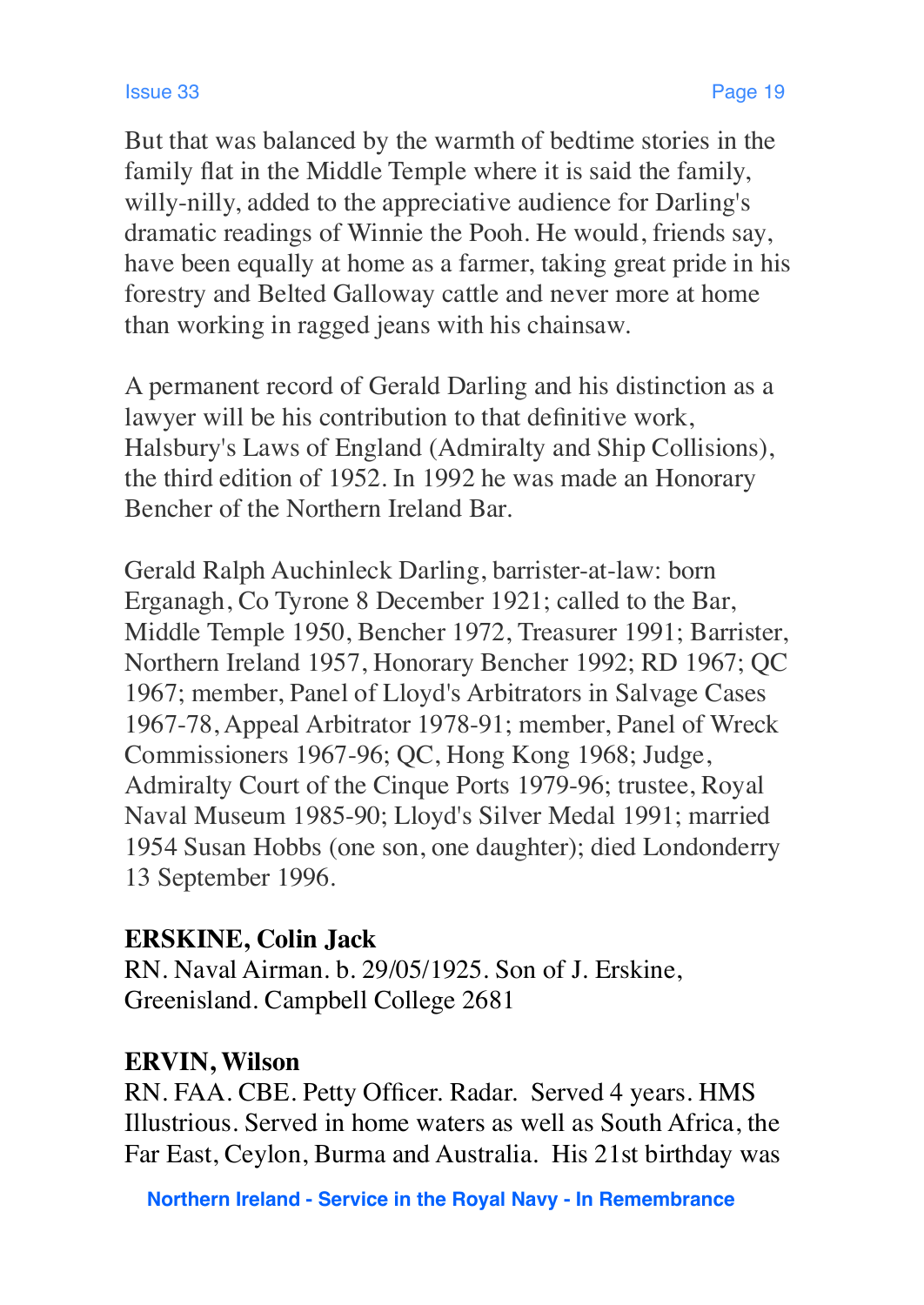spent in the Indian Ocean. Served in Pacific, kamikaze attacks. Off Burma when war ended. Attended Stramillis and Fane Street Primary Schools, RBAI. Joined the Belfast Banking Company on 15/04/1942 at Dungannon branch. He returned from active service on 22/08/1946. Post-war career in banking, from clerk to chief executive and managing director of Northern Bank in Ireland. He attended the 2000 re-dedication ceremony of the Bank's Rolls of Honour. Governor of RBAI, Vice President of RNLI, RUAS. Trustee of the Presbyterian Church in Ireland and elder of Fisherwick Church from where his funeral took place 25/02/2015. Aged 91. Son of Robert John Ervin, Lucerne Parade, Belfast. Husband to Joan who predeceased him.

### **FERGUSON, Robert**

RN. FAA. Bob left the family farm in Fermanagh to join the Royal Navy in 1943. As soon as he was old enough he applied to join the Fleet Air Arm as a pilot. He trained in Canada and spent the last few months of the war flying fighter aircraft from carriers in the Pacific. After the war he took a degree in geology at Trinity College, Dublin and worked for several years on the copper mines of Northern Rhodesia. He became interested in a career in medicine and saved enough money to put himself through medical school. After graduating from Queen's University, Belfast, he worked at Belfast City Hospital and at the South Tyrone Hospital in Dungannon. He then moved to Boston, USA, where he served on the staff of the Veterans Administration Hospital and later the Northeastern University Student Health Service. He died 10/02/2010 at Wellesley, Massachusetts. USA, survived by his wife Betty.

### **+GLOVER, Harold Aloysius**

RN. Petty Officer Airman. FAA/FX. 80001. Died 01/01/1941 Age: 23. HMS Formidable. Husband of Eileen May Glover,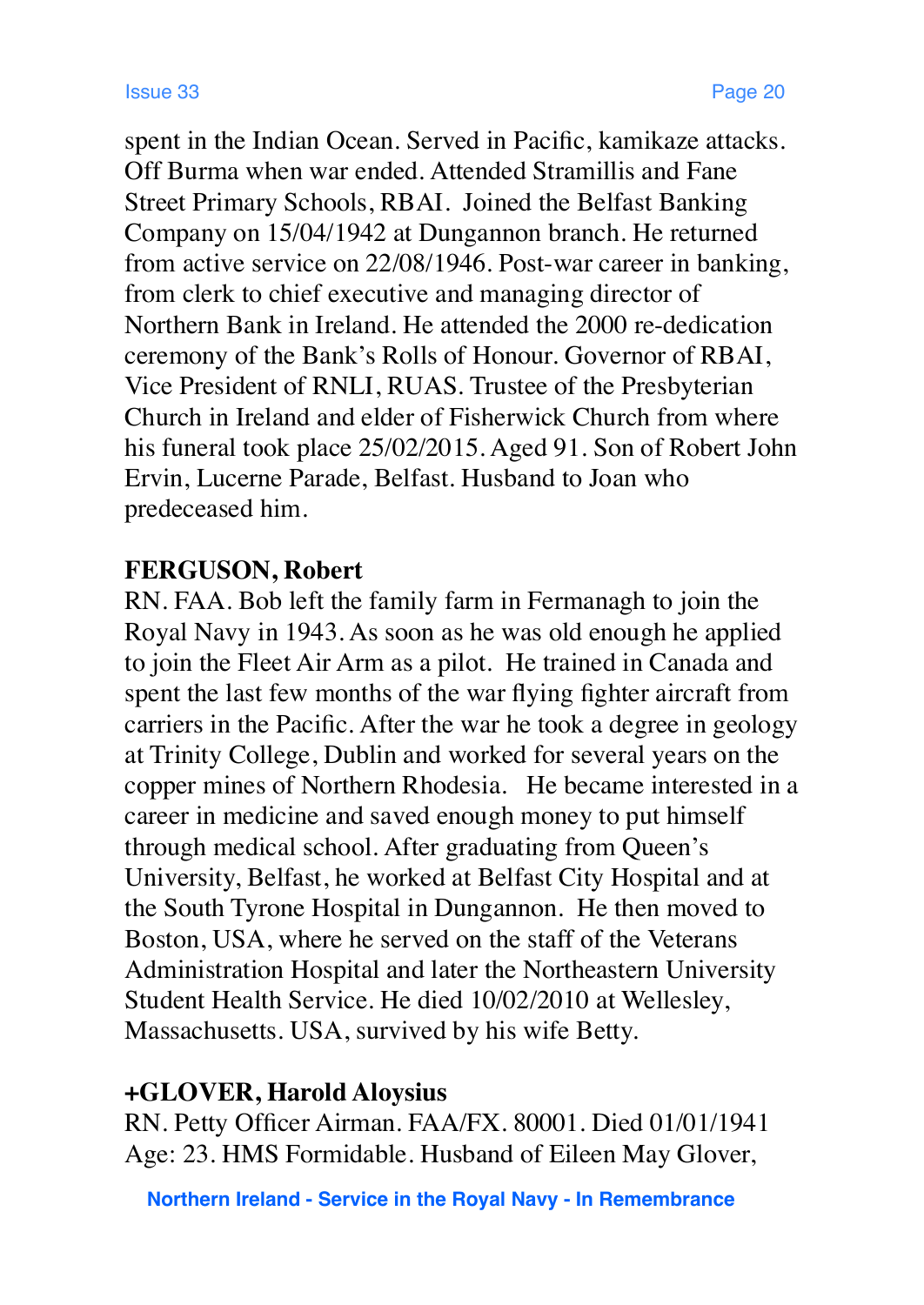Portrush. St Helens Cemetery, Lancashire. Lee-on-Solent Memorial, Bay 2

### **+HAMILTON, Samuel Frederick**

RN. FAA. Leading Air Mechanic. FAA/FX 76837. Died 29/01/1943. Age: 27. HMS Cormorant, RNAS Station, Gibraltar. Died in N Africa. Son of William John Frederick and Sarah Hamilton, Omagh. Bone War Cemetery. Annaba **+JACKSON, George Balfour Sydney**

RN. FAA. Leading Airman, FAA/FX 80569. Assigned to HMS Daedalus (FAA base at Lee-on-Solent). Died 17/01/1941. Age 19. He was a passenger on steam passenger ship Almeda Star lost on passage to Trinidad. The ship was sunk with the loss of all crew and passengers by U-Boat 96. Son of Sydney Herbert and Marjorie Sinclair Jackson, Belfast. Lee-on-Solent Memorial, Hampshire. St Jude's Parish Church, Belfast WM

### **McDERMOTT, Robert**

RNR. Pilot. Flew the Seafire, the naval version of the Spitfire. Served in Canada, USA, Africa and Sri Lanka (Ceylon) where he commanded 742 Squadron and was the Admiral's personal pilot. Married Third Officer Gill Oppenhemer, WRNS, in Columbo, Ceylon, on 10/03/1945. Gill also served at Bletchley Park where the Enigma code was broken. Churchill later commented how successfully the WRNS had kept secret the work of Station X. Robert was keen to stay in the navy but familial duty brought him home to run their shirt and collar making business in Bridge St., Coleraine.

### **MONARD, Patrick Terence**

RNVR. FAA. Petty Officer. 1939 - 45. B20/11/1924. Son of SH Monard, The Warren, Donaghadee. Campbell College 2842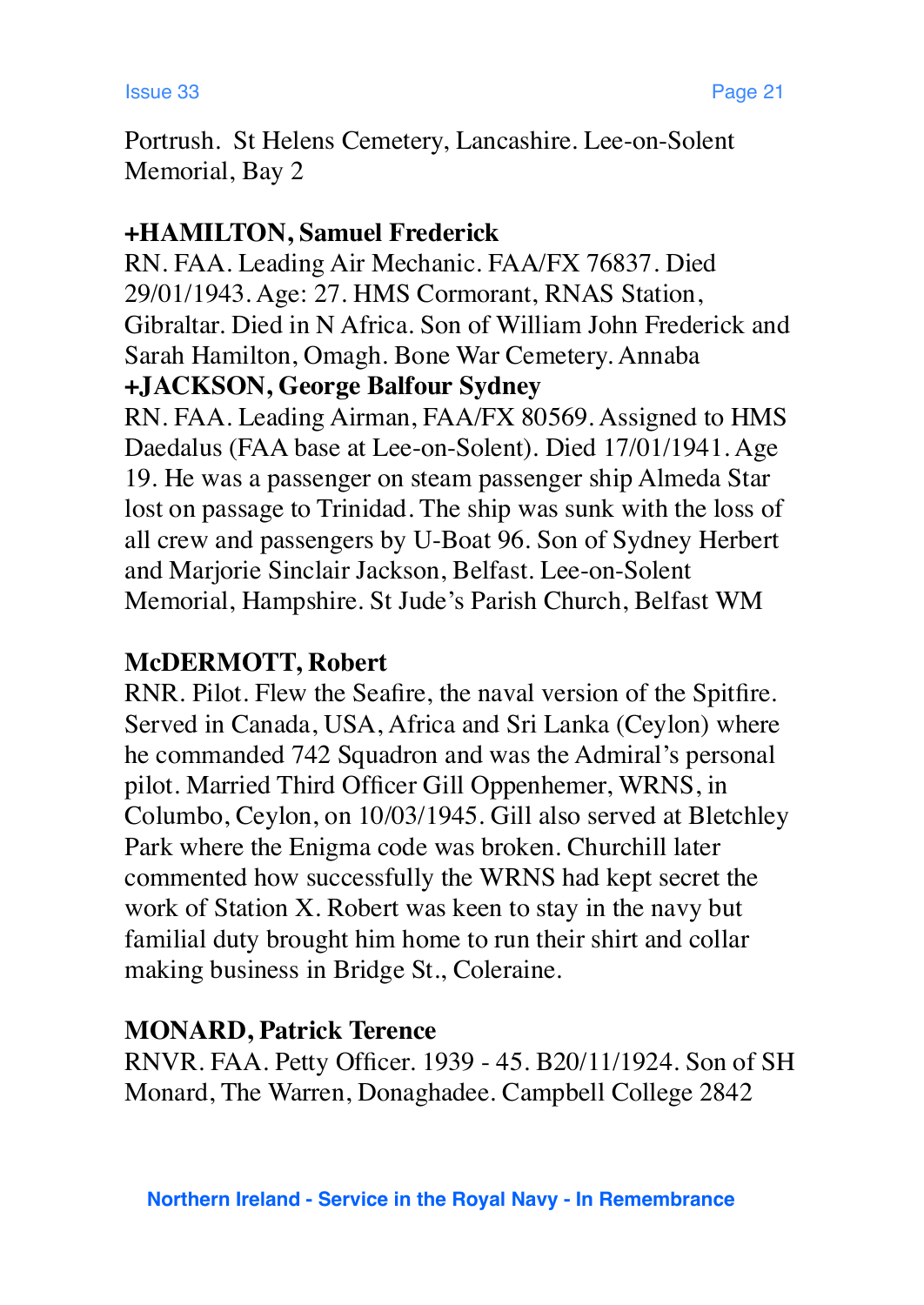### **SCOTT, Bobby**

RNAS. Aircraft mechanic. Enlisted 1943, aged 18. To USA on Queen Elizabeth. Transferred to USS Albemar, a seaplane repair ship.

### **+SQUIRES, Francis William**

RNVR. Lieutenant (A), 854 Squadron. HMS Illustrious. Died 27/03/1945. Aged 29. Launching attacks on airfields in Sakishma, Gunto. Pacific, from HM Aircraft Carriers Indomitable, Indefatigable and Victorious covered by major units of BPF and with screen of Fleet destroyers. Joint operations with US Task Group in continuation with breaks for refuelling from British Fleet Train. Son of Francis William and Florence Evelyn Squires; husband to Margaret Jane Squires, Limavady. B.Sc. (Eng.) Hons. Lee-on-Solent Memorial, Bay 6

### **+SURGEONER, William John**

RN. FAA. Air Mechanic (1st Class). FX/110964. Died 04/03/1945. Age 20. HMS Malagas, Wingfield, Cape Town, South Africa. Simon's Town (Dido Valley) Cemetery. Son of John and Jeannie Surgeoner, Ballymena. Ballymena WM

### **TORRENS - SPENCE, Frederick Michael Alexander**

RNAS/FAA. Captain. DSO, DFC, AFC and Greek DFC. B Whiteabbey, County Antrim 10/03/1914. Mourne Grange School, at the age of 13 he attended Dartmouth RNC. Husband to Rachel. One of their sons Brigadier Edward John (Johnny) Torrens-Spence CBE, was British Embassy military attaché to the United States. D 12/12/2001, Laurelvale House, Laurelvale. See above

## **HELP REQUESTED**

Please send names of Ex RN/RM/WRNS who served in either of the world wars. Further details also appreciated.